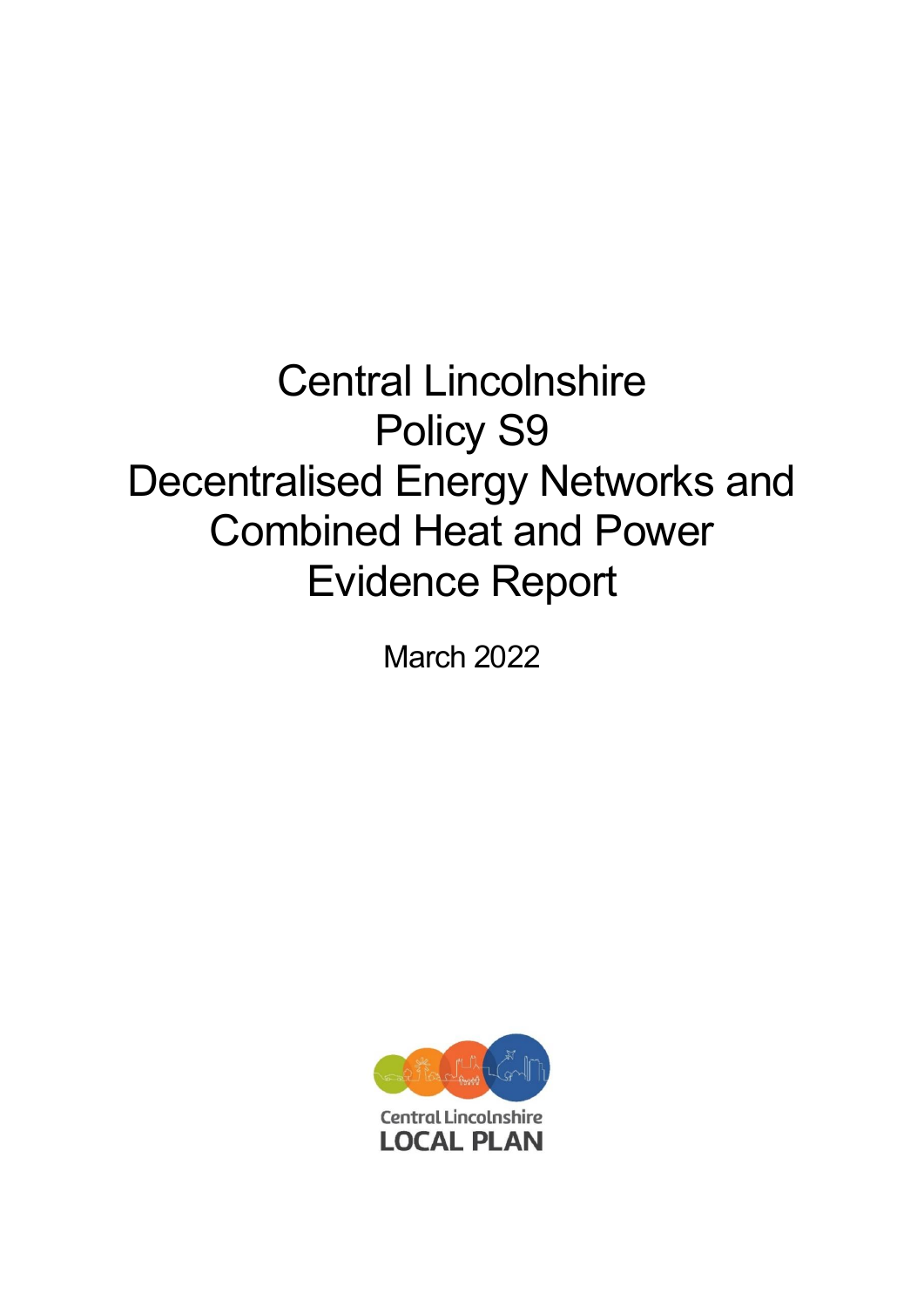# **Contents**

| 6. |  |
|----|--|
|    |  |
|    |  |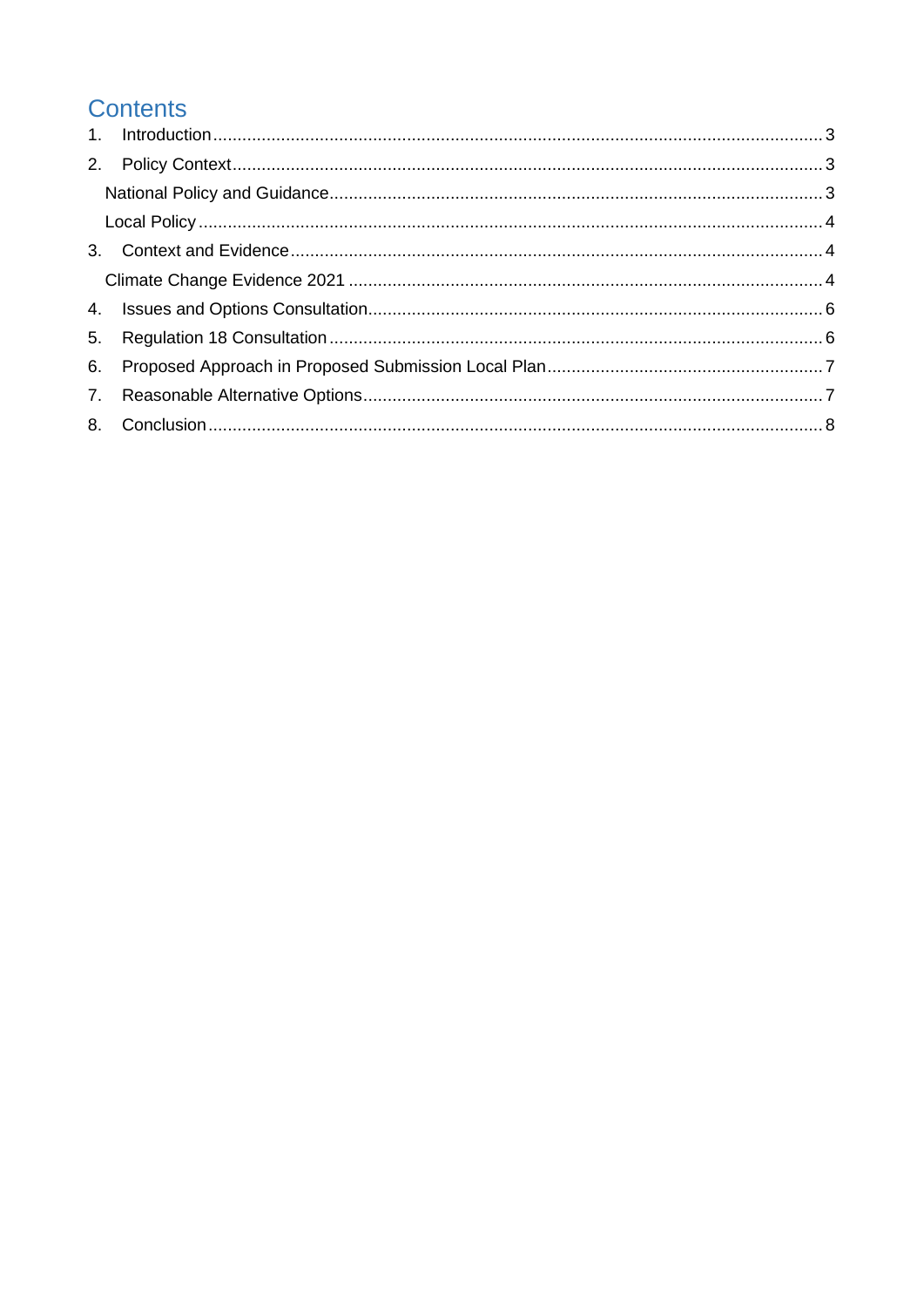## <span id="page-2-0"></span>1. Introduction

- 1.1. The Central Lincolnshire Local Plan is being updated since the first Local Plan for Central Lincolnshire, an area covering the districts of City of Lincoln, North Kesteven and West Lindsey, was adopted in April 2017.
- 1.2. This Evidence Report (which is one of a collection) provides background information and justification for Policy S9, which relates to decentralised energy networks and combined heat and power networks.

## <span id="page-2-2"></span><span id="page-2-1"></span>2. Policy Context

#### National Policy and Guidance

- 2.1. Since the Central Lincolnshire Plan was adopted the National Planning Policy Framework (NPPF) was updated in July 2018 with subsequent additional changes being published in February 2019 and again in July 2021.
- 2.2. Chapter 2 of the NPPF sets out national policy for achieving sustainable development, and separates it out into three objectives – economic, social and environmental. Within the environmental objective, "mitigating and adapting to climate change, including moving to a low carbon economy" forms a key part of achieving sustainable development – a key goal of the planning system.
- 2.3. Paragraph 20 of the NPPF sets out the strategic matters that should be addressed through strategic policies, including "planning measures to address climate change mitigation and adaptation."
- 2.4. Chapter 14 of the NPPF provides national planning policy relating to climate change. It provides some clarity for the expectations of how Local Plans should address the challenges of climate change in paragraph 152 where it says:

*"The planning system should support the transition to a low carbon future in a changing climate, taking full account of flood risk and coastal change. It should help to: shape places in ways that contribute to radical reductions in greenhouse gas emissions, minimise vulnerability and improve resilience; encourage the reuse of existing resources, including the conversion of existing buildings; and support renewable and low carbon energy and associated infrastructure."*

2.5. Paragraph 155 of the NPPF goes onto state that to increase the use and supply of renewable energy, plans should:

> *"a) provide a positive strategy for energy from these sources, that maximises the potential for suitable development, while ensuring that adverse impacts are addressed satisfactorily (including cumulative landscape and visual impacts);*

*b) consider identifying suitable areas for renewable and low carbon energy sources, and supporting infrastructure, where this would help secure their development; and* 

*c) identify opportunities for development to draw its energy supply from decentralised, renewable or low carbon energy supply systems and for co-locating potential heat customers and suppliers."*

2.6. This all makes it clear that there is a duty for Local Plans to proactively plan to deliver a renewable and low carbon energy future.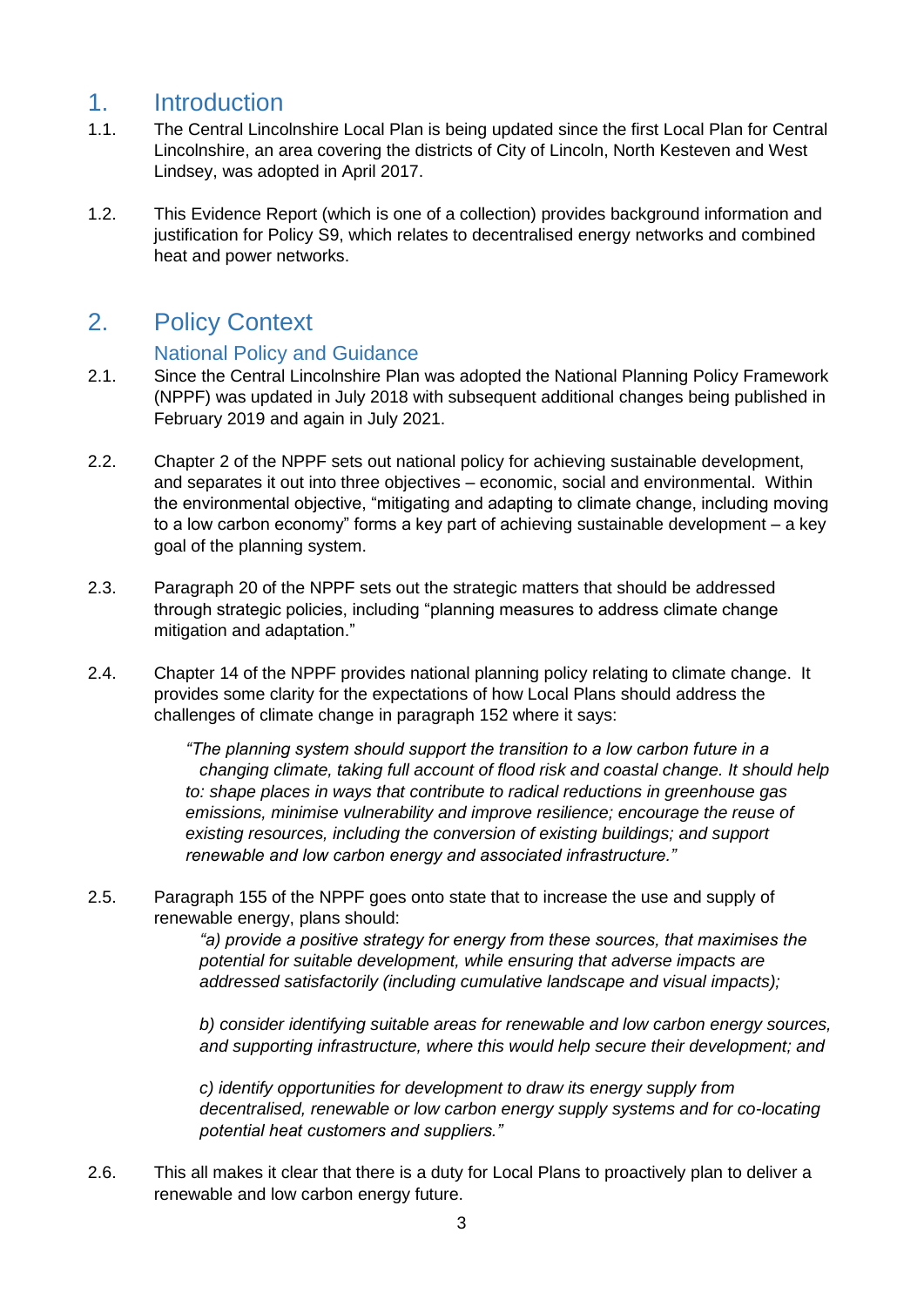- 2.7. The Planning Practice Guidance (PPG) was first introduced in 2014 and offers 'live' government guidance. The PPG provides guidance to help in the implementation of policy in the NPPF.
- 2.8. The PPG includes a section of guidance titled Renewable and low carbon energy. In this section it provides guidance for how Local Planning Authorities should plan for renewable and low carbon energy including setting out its importance:

*"Increasing the amount of energy from renewable and low carbon technologies will help to make sure the UK has a secure energy supply, reduce greenhouse gas emissions to slow down climate change and stimulate investment in new jobs and businesses. Planning has an important role in the delivery of new renewable and low carbon energy infrastructure in locations where the local environmental impact is acceptable." 1*

#### Local Policy

- <span id="page-3-0"></span>2.9. The current Local Plan is very limited in its content in relation to decentralised energy networks: policy LP18 (Climate Change and Low Carbon Living) states that development proposals will be considered more favourably if the scheme would make a positive and significant contribution towards several factors, including energy production through site based decentralised energy infrastructure.
- 2.10. The current Local Plan makes no provisions in relation to combined heat and power networks.

# <span id="page-3-1"></span>3. Context and Evidence

#### Climate Change Evidence 2021

- <span id="page-3-2"></span>3.1. Consultants were appointed in July 2020 to investigate the scale of Central Lincolnshire's contribution to greenhouse gas emissions and climate change, and the opportunities that exist to tackle these problems locally, including through the Local Plan.
- 3.2. This work set out the overarching context for Central Lincolnshire identifying what would need to be done in order to achieve a carbon neutral Central Lincolnshire by 2050 (and 2041 to align to the science-based approach) to accord with the Paris Agreement. This research painted a very challenging picture to achieve these goals.
- 3.3. This work was broken down into a number of distinct tasks which combine together to provide a holistic picture for the area. Of particular relevance for Policy S9 is Task J Decentralised Energy Networks.
- 3.4. One of the recommendations of Task J was:

*"Heat networks will save more carbon and are likely to be more economical when supplying existing buildings rather than thermally efficient new buildings. …That said where renewable heat is already available in close proximity to new development then heat networks should be considered, examples of available* 

<sup>1</sup> PPG Reference ID: 5-001-20140306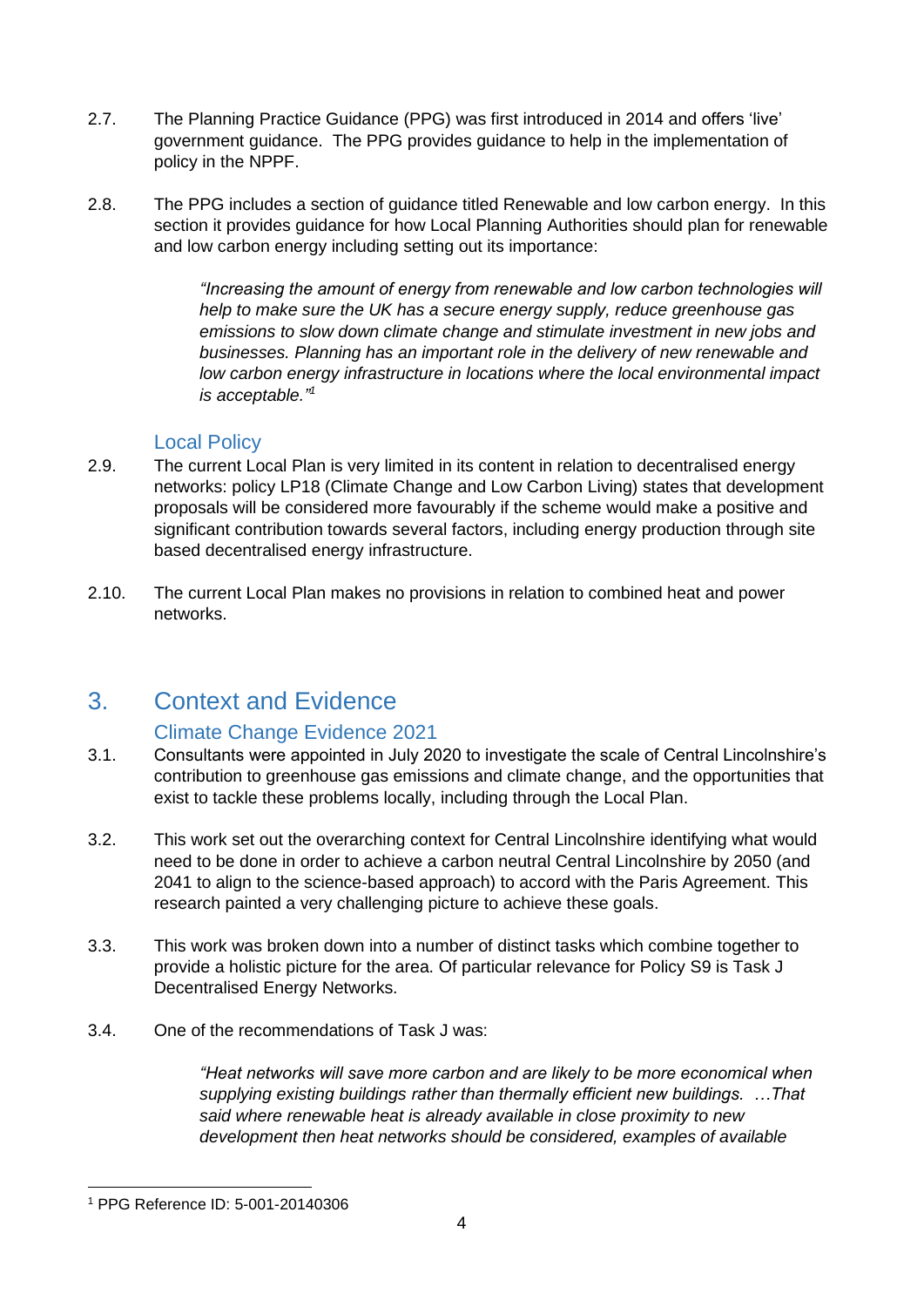*renewable heat are the energy from waste plant in Lincoln and the biomass power station at Sleaford."*

- 3.5. The Task J Report highlighted that heat networks are not that common in the UK, but they do exist. For example, 10 Downing Street is heated from a heat network as are all buildings on the 2012 Olympic Park in East London.
- 3.6. Task J found:
	- The pipe infrastructure for heat networks is expensive to install and so to make an economic case for the heat network the heat demands need to be high in a small area.
	- The economics of heat networks improve with scale and so opportunities to heat more than 200 houses are more likely to be economically viable.
	- Air source and ground source heat pump are possible heat sources that are readily available everywhere.
	- Biomass being transportable is similarly possible anywhere.
	- In the more rural area, where land is available, solar thermal can be used to supply heat to heat networks.
	- Water is a good source of heat as it is easier to extract large quantities of heat from water than it is from the air. Surface water in the environment typically is less cold than the air at the coldest times of the year when spacing heating demand is highest and this increases the efficiency of water source heat pumps over air source heat pumps. The report identifies 3 river locations with key opportunities for water source heat pumps.
	- Waste heat sources are typically at higher than ambient temperatures and so allow higher efficiency heat pump operation. In rare instances, the waste heat is available at temperatures that are sufficient to use directly in a heat network.
	- Lincoln Energy from Waste is located 5 km south-west from the centre of Lincoln. It generates 16.4MW of electricity and so will have over 30MW of heat available, this is sufficient heat for more than 20,000 houses which is around half the number of houses in Lincoln. From this, it is clear the limitation is economics and acceptability of the heat networks and not the availability of heat. The plant is listed as being 'CHP enabled' which means the plant has been designed with the possibility of extracting some heat. The design approach typically extracts steam which offers high-temperature heat but at the cost of a small reduction in electricity generation.
	- Sleaford Renewable Energy Plant is 650m from the eastern edge of Sleaford. The plant burns straw and generates 40MW of electricity. This results over 50MW of heat being potentially available, far in excess of the heat demands of the 9,500 houses, and the non-domestic heat loads in Sleaford. The station supplies heat to several buildings in the town centre already making this an easier opportunity for increasing the number of buildings supplied by a heat network.
	- Sewers are warmer than ambient temperatures and their flow provides a continuous stream of available heat. Both of these factors make sewage works good heat source for heat pumps, which can then supply a heat network. There are 22 sewage works where heat recovery may be possible.
	- Anaerobic Digestion is the process by which organic matter such as animal or food waste is broken down to produce biogas and biofertilizer. Commonly the biogas generated is then used in an engine to generate electricity and heat. Some of the generated heat is needed for the AD process, but commonly there is surplus heat which could be directly used in a heat network. In the main the heat available is small and the locations quite distant from heat loads that could be served by a heat network.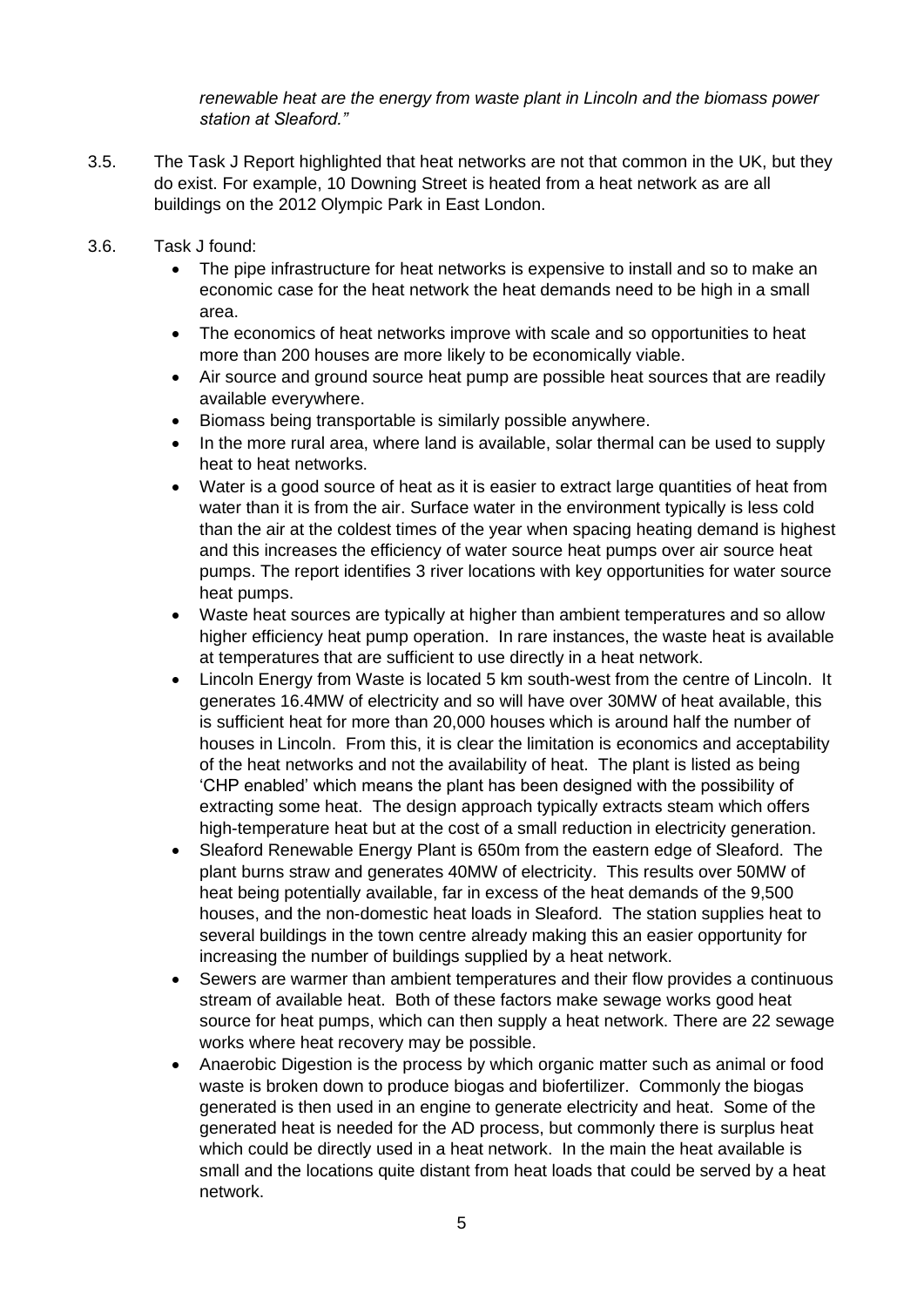- 3.7. A key conclusion of the Task was that the extension of an existing network is the lowest cost route to expanding the number of buildings served by a heat network, as the cost and risks of building an energy centre and operating an energy centre are avoided. Additionally, with a heat network already operating in the neighbourhood, the unfamiliarity and uncertainty of becoming a heat network customer is lessened. The Task estimated that there are 48 existing heat networks in Central Lincolnshire: 41 single building communal systems, and 7 multi building systems. The expansion of an existing network may also create an opportunity to decarbonise the currently operating heat network. New renewable heat plant can be installed to serve both the new and existing heat network and the older, most probably gas-fired plant, retained and top-up and back up heat sources from the enlarged network. Such a development could benefit both the new and the existing.
- 3.8. Another key conclusion was that new developments, especially as proposed in this plan, need little heat and so the high infrastructure cost of heat networks leads to a high cost for the carbon saved.

## <span id="page-5-0"></span>4. Issues and Options Consultation

4.1. The 2019 Issues and Options Consultation did not pose any specific questions in relation to decentralised energy or combined heat and power networks.

### <span id="page-5-1"></span>5. Regulation 18 Consultation

- 5.1. A Consultation Draft of the Local Plan was published for consultation between 30 June and 24 August 2021. During this eight week consultation comments were received on the plan, the policies within the plan, and supporting information and evidence.
- 5.2. A number of comments were received in relation to this policy. Points raised included:
	- Support: decentralised approach offers potential for a more resilient network.
	- Concern that the policy lacks flexibility.
	- That the policy is too vague.
	- That the policy should go further, in respect of associated infrastructure, as well as supporting the colocation heat consumers and heat suppliers.
- 5.3. Following the Regulation 18 consultation, in October 2021, Government consulted on proposals for heat network zoning<sup>2</sup>.
- 5.4. The consultation set out proposals for how heat network zoning could operate. Central Government envisage central and local government working together with industry and local stakeholders, to identify and designate areas within which heat networks are the lowest cost solution for decarbonising heating. It is envisaged that this will help heat network developers to accelerate deployment of heat networks where they are most appropriate and help heat networks increase their contribution towards meeting net zero commitments.

<sup>2</sup> www.gov.uk/government/consultations/proposals-for-heat-network-zoning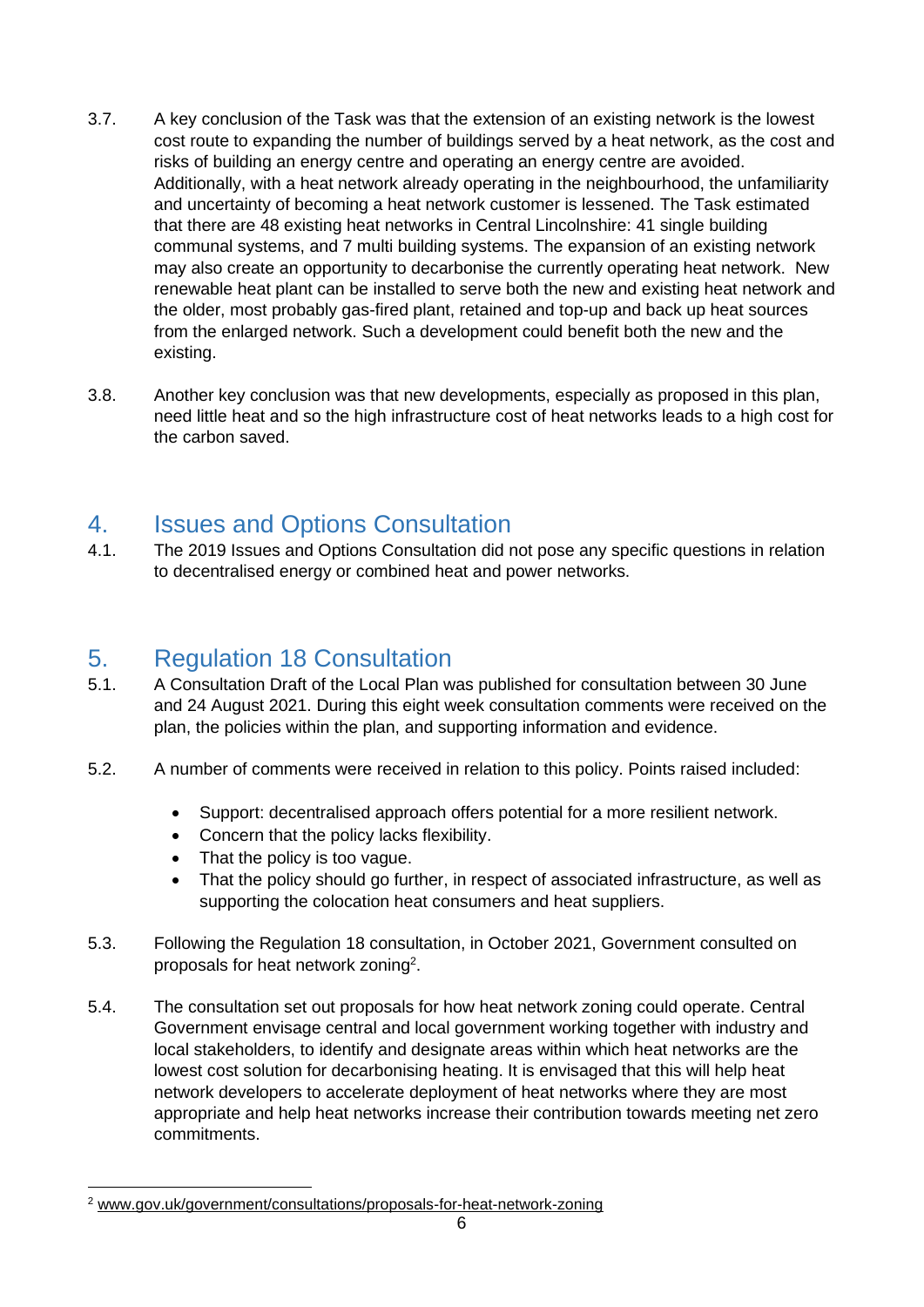- 5.5. In this consultation the Government proposes that in a heat network zone all new buildings, large public sector and large non-domestic buildings – as well as larger domestic premises which are currently communally heated – would be required to connect to a heat network within a prescribed timeframe. Exemptions could be sought where it would not be cost-effective to connect, compared to an alternative low carbon solution. The consultation document expressed the intention to also introduce a low carbon requirement to ensure that new heat networks built within heat network zones are compatible with net zero commitments. The Government's response to the consultation is expected in early 2022.
- 5.6. In light of this national consultation, and in response to the comments raised at consultation, it is proposed that the draft policy wording is amended from 'development proposals the vicinity should consider connection to such as existing energy network...' to '...can consider...' (emphasis added).
- 5.7. The policy introductory text has also been amended, to note the recent Government consultation, and highlight that a national level project may be commenced in the future.
- 5.8. As a result of the Government intent to devise a nationwide project, and on balance with the wider Local Plan policy requirements, the policy has been amended from 'should' to 'can' so as not place undue burden on developers.

# <span id="page-6-0"></span>6. Proposed Approach in Proposed Submission Local Plan

6.1. The proposed policy approach taken forward in the Local Plan is a policy supporting connection of development proposals to an existing decentralised energy network in the locality, in circumstances where this would not result in increased fossil fuel consumption. The policy also expresses support for new and extended combined heat and power networks provided the power source of such a network is not fossil fuel based.

# <span id="page-6-1"></span>7. Reasonable Alternative Options

- 7.1. Three alternative policy approaches have been considered.
	- Option 2, to have a policy requiring that all major and minor development proposals connect to an existing decentralised energy network where capacity exists or a new/ existing combined heat and power network.
	- Option 3, to have no local policy and instead rely on national policy and guidance.
	- Option 4, which was introduced after the Regulation 18 consultation, and thus not previously considered: to have a policy supporting connection of developments to an existing decentralised energy network in the locality, as long as this would not result in increased fossil fuel consumption. Policy also expresses support for new and extended combined heat and power networks provided the power source of such a network is not fossil fuel based.
- 7.2. At the previous draft stage, the then two alternative policy approaches (options 2 and 3) were discounted in preference of policy option 1, as presented in the Draft Local Plan. While options 1 and 2 scored the same against all objectives in the sustainability appraisal, option 2 was discounted because it offers no clear benefit over policy option 1.